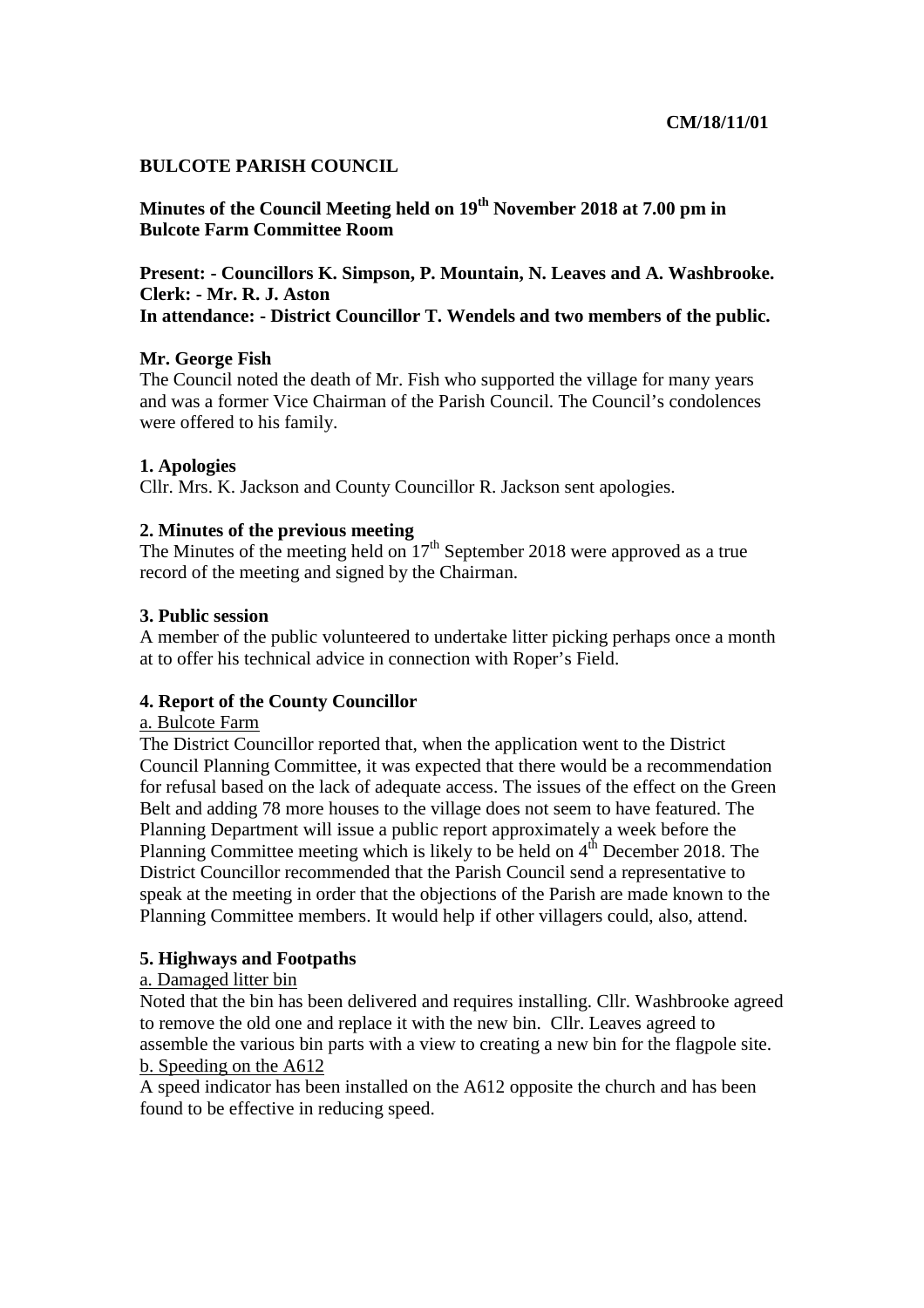# **CM/18/11/02**

# **6. Planning Matters**

**Planning applications** 

a. Bulcote Farm See Section 4 above.

b. Bulcote Garage Apartments

The result of the application is not officially known at present but it is rumoured that it has been approved.

c. Longmead, Old Main Road

The Council unanimously agreed that here was no objection to an application for a swimming pool.

d.10, Corporation Cottages

The Council unanimously agreed that there was no objection to an application for an extension to the property.

# **7. Community Matters**

## a. Roper's Field

A new gatepost is needed and the gate made wider to allow access for modern maintenance machinery. A meeting is needed with the local farmer to ascertain what access is available and what is needed to enter the Field at the top of the hill.

## b. Neighbourhood Plan

 Noted that consultants have been appointed to move forward the development of the Plan. The next meeting of the Neighbourhood Plan is on 28<sup>th</sup> November 2018. Cllr. Leaves agreed to let the Clerk have the contact details of Oxford based

consultants so that an engagement letter can be issued.

c. Planters

Noted that 2 new planters have been installed near the telephone box.

d. Retirement of Clerk

Reported that a new Clerk has been recruited and will take over on 31<sup>st</sup> March 2019. e. Repainting of village seats

Noted that a painter has been approached to deal with the painting of the seats and Cllr. Leaves agreed to contact him.

f. Council e-mail addresses

E-mail addresses are to be provided.

# **8. Finance**

a. Bills for payment Planning with People – Neighbourhood Plan work - £2,000.00 HMRC – PAYE – 50.60 K. Simpson – Plants and planters – 107.90 Payment of the Clerk's salary for the past and current month was approved. Bank statements up to 31<sup>st</sup> October 2018 were produced for inspection. b. Precept 2019-20 Agreed to request a Precept of 7,000 pounds sterling.

## **9. Correspondence**

There was none that had not been dealt with elsewhere in the agenda.